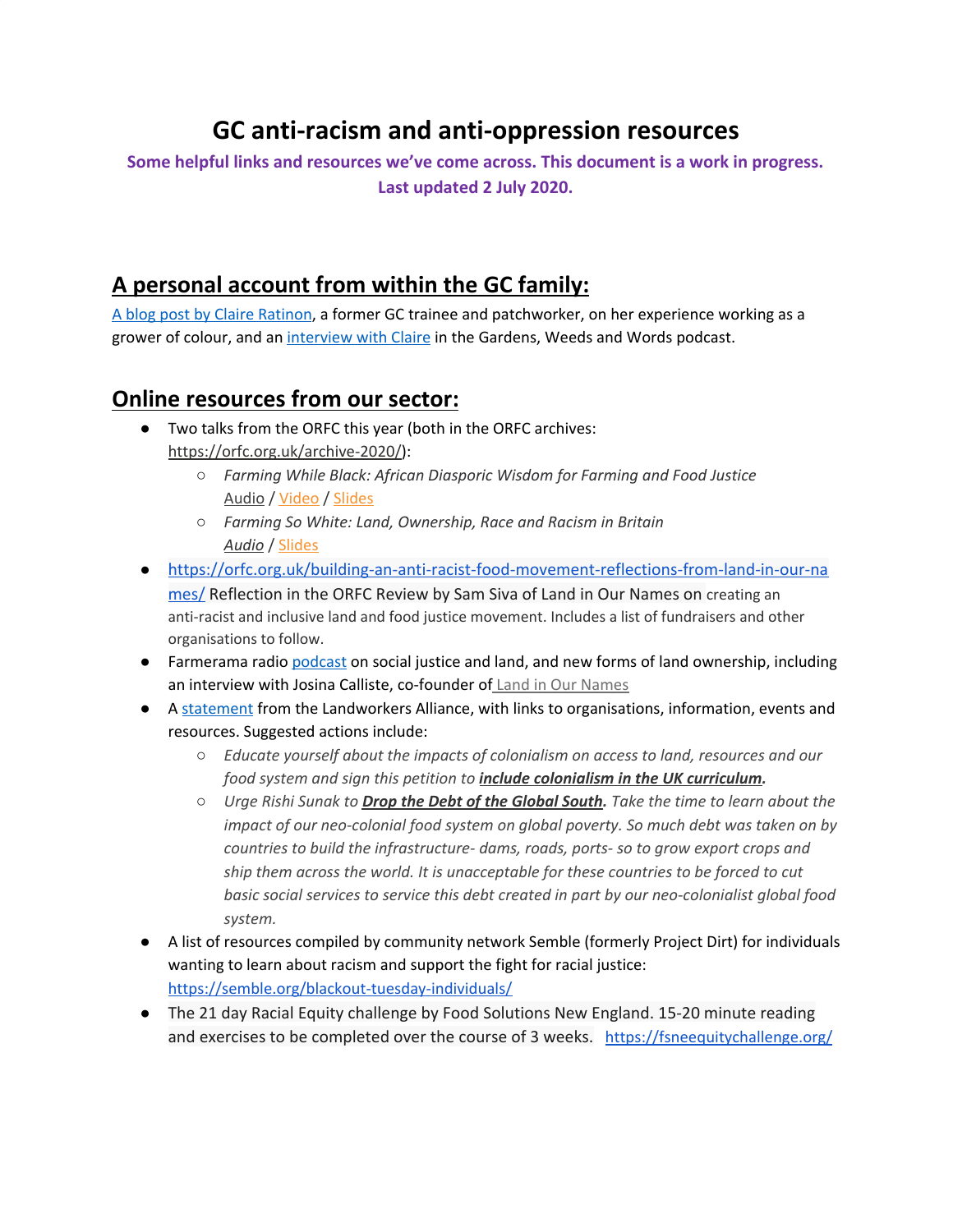### **UK organisations, some accepting donations:**

- **[@ukblm](https://twitter.com/ukblm) / [Donation](https://gofundme.com/f/ukblm-fund) link**
- [Kidsofcolour.com](http://kidsofcolour.com/) A platform for young people of colour to explore race, identity and culture and challenge the everyday, institutionalised racism that shapes their lives  $/$  [@KidsOfColourHQ](https://twitter.com/KidsOfColourHQ)  $/$ [Donation](https://justgiving.com/crowdfunding/kidsofcolour%E2%80%A6) link
- Black Minds [Matter](https://www.blackmindsmatteruk.com/) Connecting black individuals and families with free professional mental health resources in the U.K / [@blackmindsmatter.uk](https://www.instagram.com/blackmindsmatter.uk/) / [Donation](https://www.gofundme.com/f/black-minds-matter-uk) link
- **[@RaceJustice](https://twitter.com/RaceJustice) / [Donation](https://paypal.com/cgi-bin/webscr?cmd=_s-xclick&hosted_button_id=D54XK8V257XVW&source=url%E2%80%A6) link**
- Exist Loudly Fund. Set up by Tanya [Compas](https://twitter.com/TanyaCompas) to support queer black young people in London / **[Donation](https://www.gofundme.com/f/exist-loudly-fund-to-support-queer-black-yp) link**
- [@fillintheblanksuk](https://www.instagram.com/fillintheblanksuk/?hl=en) a group of sixth form students from former British colonies, campaigning to mandate the teaching of Britain's colonial history in schools
- [Rainbow](https://www.instagram.com/rainbownoirmcr/?hl=en) noir A volunteer lead social, peer support and community action group, which celebrates and platforms people of colour who identify as LGBTQI+

#### **Organisations supporting victims of police violence in the UK:**

- United Family and Friends [Campaign](https://uffcampaign.org/) / [Donation](https://uffcampaign.org/donations/) link
- The London [Campaign](https://londonagainstpoliceviolence.wordpress.com/) Against Police and State Violence
- The [National](https://www.memorialfamilyfund.org.uk/donations) Family Fund / [Donation](https://www.memorialfamilyfund.org.uk/donations) link
- [Inquest](https://www.inquest.org.uk/about-us)
- [Stopwatch](https://stopwatchuk.substack.com/) UK / Twitter: [@StopWatchUK](https://twitter.com/StopWatchUK) / [Donation](http://stop-watch.org/about-us/donate) link
- The Network for Police [Monitoring](https://netpol.org/about/donations/) a coalition monitoring and resisting excessive, intimidating or violent policing

## **Social accounts of people and organisations in food, horticulture, agriculture or environmental movements:**

**Instagram accounts:**

- *[@claireratinon](https://www.instagram.com/claireratinon/?hl=en)* (Horticulturist, gardening book author and former patchworker and trainee at Growing Communities)
- [@awesidefarm](https://www.instagram.com/awesidefarm/)
- [@landinournames](https://www.instagram.com/landinournames/)
- **[@soulfirefarm](https://twitter.com/soulfirefarm) and @LeahPenniman (Soul Fire Farm have created policies, goals and resources** that we'll be using as guidance: <http://www.soulfirefarm.org/about/goals/>)
- [@mikaelaloach](https://www.instagram.com/mikaelaloach/)
- [@greengirlleah](https://www.instagram.com/greengirlleah/) (Recently wrote the article Why every [environmentalist](https://www.vogue.com/article/why-every-environmentalist-should-be-anti-racist) should be an [anti-racist,](https://www.vogue.com/article/why-every-environmentalist-should-be-anti-racist) published in that well known environmental magazine, Vogue)
- [@soul.farm](https://www.instagram.com/soul.farm/?hl=en) a no-dig market garden in Cornwall
- [Willowbrook](https://www.instagram.com/willowbrookfarmers/?hl=en) farmers The first Halal and Tayib farm in the UK.
- *[@vegansofcolour\\_uk](https://www.instagram.com/vegansofcolour_uk/?hl=en)* featuring black and POC vegan businesses, decolonise veganism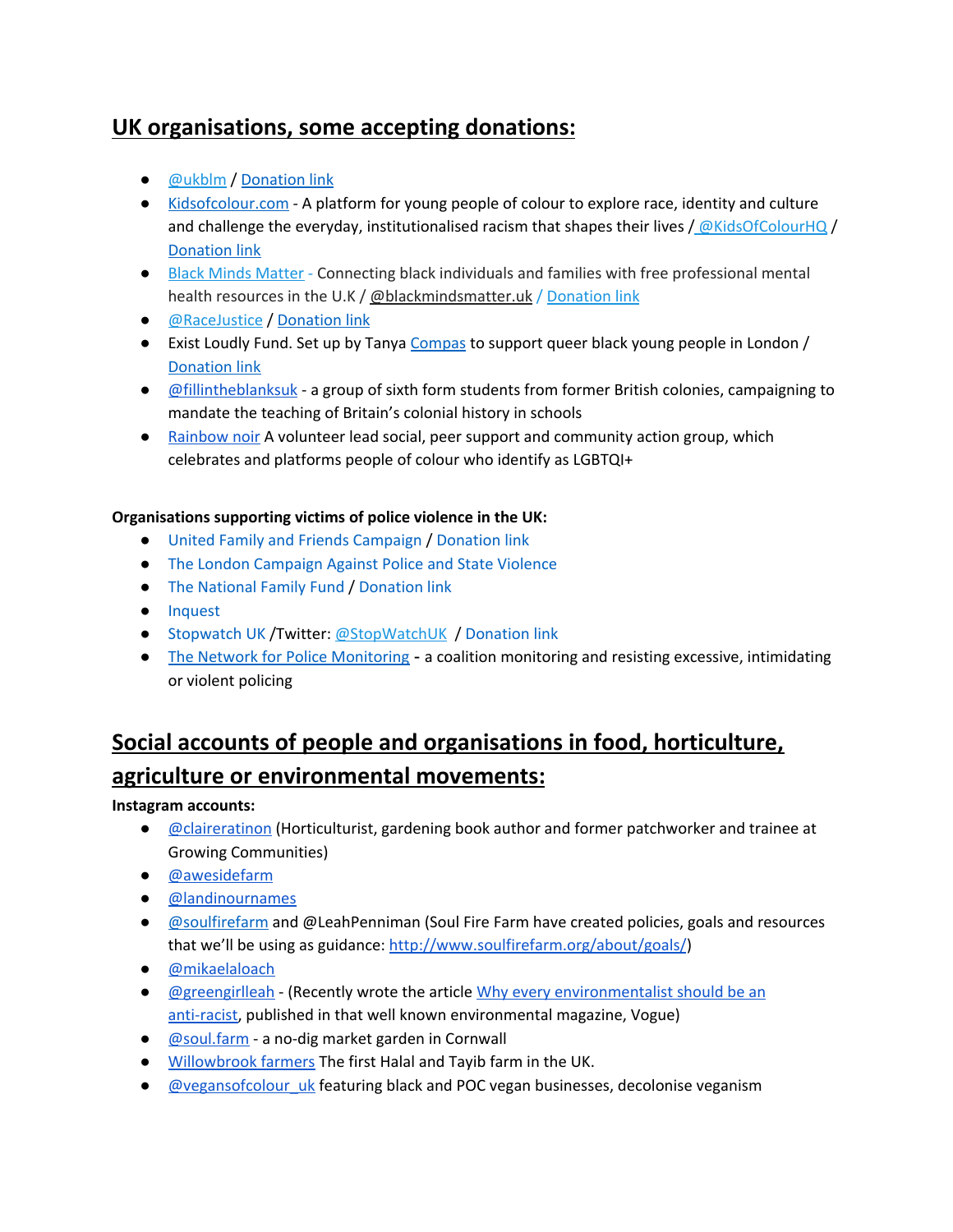#### **Twitter accounts:**

- [@didara](https://twitter.com/Didara) London-based "food action-ist" Dee Woods
- aJo\_zinaC Josina Calliste of Land in our Names
- **[@amahra\\_](https://twitter.com/amahra_) campaigner for equity & justice in social design, land, urbanism, food, media &** culture

### **Social accounts of UK people and organisations sharing anti-racist**

#### **resources:**

- [Emma](https://www.instagram.com/emmadabiri/?hl=en) Dabiri shares anti racism resources and graphics
- [Everyday](https://www.instagram.com/everydayracism_/?hl=en) racism UK Listen, learn do the work. Lots of resources and links
- [Alexander](https://www.instagram.com/alexand_erleon/?hl=en) Leon Writer, campaigner and activist. LGBT+ rights, anti-racism, mental health
- [Runnymede](https://www.instagram.com/runnymedetrust/?hl=en) trust UK's leading independent race equality think tank. We generate evidence and provide solutions to tackle structural racism in the UK
- [Charity](https://twitter.com/CharitySoWhite) so white tackling institutional racism in the charity sector
- Munroe [Bergdorf](https://www.instagram.com/munroebergdorf/?hl=en) UK change maker

### **Book list**

- **Why I'm no longer talking to white [people](https://www.waterstones.com/book/why-im-no-longer-talking-to-white-people-about-race/reni-eddo-lodge/9781408870587) about race,** Reni Eddo-Lodge
- **White [Fragility](https://www.waterstones.com/book/white-fragility/robin-diangelo/9780141990569),** Robin Diangelo
- **How to Be an [Antiracist,](https://www.waterstones.com/book/how-to-be-an-antiracist/ibram-x-kendi/9781847925992)** Ibram X. Kendi
- **[Farming](https://www.goodreads.com/book/show/39928058-farming-while-black) while Black,** Leah Penniman
- **[Natives:](https://www.goodreads.com/book/show/36352480-natives?ac=1&from_search=true&qid=DUxZOocLmd&rank=1) Race and Class in the Ruins of Empire,** Akala
- **The New Jim Crow: Mass Incarceration in the Age of [Colorblindness,](https://www.goodreads.com/book/show/6792458-the-new-jim-crow?ac=1&from_search=true&qid=3AYMPfVlk0&rank=1)** Michelle Alexander
- **I Know Why The [Caged](https://www.goodreads.com/book/show/13214.I_Know_Why_the_Caged_Bird_Sings?ac=1&from_search=true&qid=SrAzUt6kR8&rank=1) Bird Sings,** Maya Angelou
- **The [Vanishing](https://www.goodreads.com/book/show/51791252-the-vanishing-half?ac=1&from_search=true&qid=IBYO5Ow4HY&rank=1) Half,** Brit Bennett
- **Girl, [Woman,](https://www.goodreads.com/book/show/41081373-girl-woman-other?from_search=true&from_srp=true&qid=3AA38ljMms&rank=1) Other,** Bernardine Evaristo
- **When They Call You a [Terrorist,](https://canongate.co.uk/books/2477-when-they-call-you-a-terrorist-a-black-lives-matter-memoir/)** Patrisse Cullors
- **The Good [Immigrant,](https://www.waterstones.com/book/the-good-immigrant/nikesh-shukla/nikesh-shukla/9781783523955)** Nikesh Shukla
- **Me and white [supremacy](https://www.meandwhitesupremacybook.com/)***, Layla F. Saad*
- *●* **[Brit\(ish\)](https://www.penguin.co.uk/books/111/1112508/brit-ish-/9781784705039.html)** *Afua Hirsch*

### **Podcast series**

**[About Race](https://www.aboutracepodcast.com/)**, by Reni Eddo-Lodge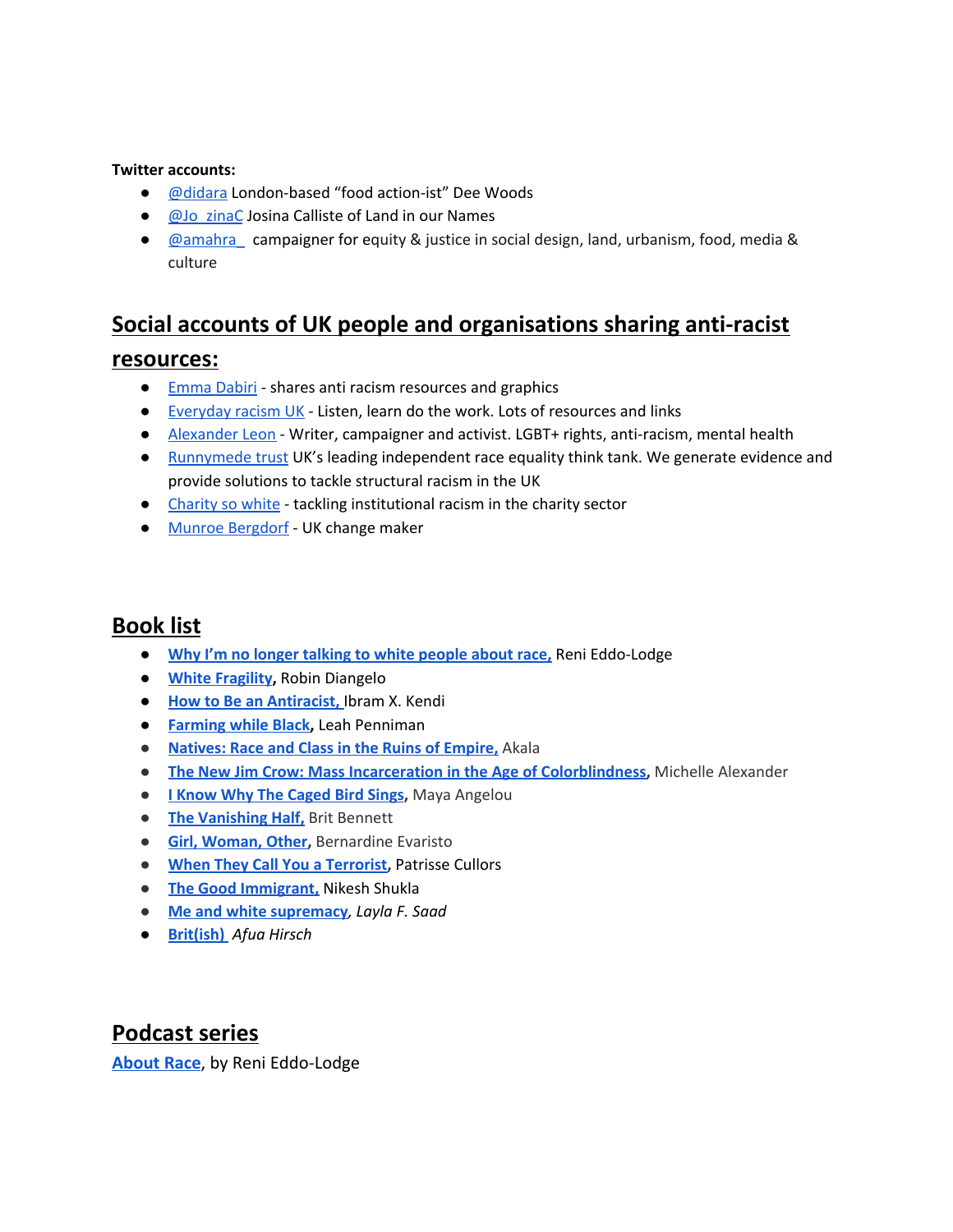### **Upcoming online events:**

### **US-based resources:**

- An open [document](https://docs.google.com/document/d/1-L-mx-aAJrVljcvGcyTUx90evWZWhKjPN1XfPitVqqU/edit#heading=h.ihmk8pg7kqw) shared by Chelsea Green Publishing on supporting people of colour in agriculture and food (most of this is US-based)
- A free 21-day racial equity habit-building [course](https://foodsolutionsne.org/21-day-racial-equity-habit-building-challenge/)

### **Articles, reports, blogs**

[What exactly is a microagression?](https://www.vox.com/2015/2/16/8031073/what-are-microaggressions)

[Racism](https://www.washingtonpost.com/outlook/2020/06/03/im-black-climate-scientist-racism-derails-our-efforts-save-planet/) derails our efforts to save the planet - short article from a marine biologist and ocean policy advisor

Racism dictates who gets dumped on and how: how [environmental](https://www.theguardian.com/environment/2019/oct/21/what-is-environmental-injustice-and-why-is-the-guardian-covering-it) injustice divides the world - Guardian article, October 2019

**Content warning:** this article contains descriptions of racist police/prison violence: There have been no successful [prosecutions](https://www.theguardian.com/uk-news/2020/jun/11/black-deaths-in-police-custody-the-tip-of-an-iceberg-of-racist-treatment) for deaths in British police custody since 1969 – [here's](https://www.theguardian.com/uk-news/2020/jun/11/black-deaths-in-police-custody-the-tip-of-an-iceberg-of-racist-treatment) why, Guardian article, June 2020

[https://theconversation.com/seven-ways-businesses-can-value-black-lives-beyond-social-media-po](https://theconversation.com/seven-ways-businesses-can-value-black-lives-beyond-social-media-posts-140096) [sts-140096](https://theconversation.com/seven-ways-businesses-can-value-black-lives-beyond-social-media-posts-140096) Very succinct article. Gets straight to the point.

#### News:

Voice Online: Britain's Favourite Black [Newspaper](https://www.voice-online.co.uk/) Gal dem - [perspectives](https://gal-dem.com/) from women and non-binary people of colour [@theconv3rsation](https://www.instagram.com/theconv3rsation/?hl=en) a fortnightly football talk show centering black people and influencers of colour , also talking about wider issues

### **Youtube videos**

Less than 5 mins (youtube): [5 things you should know about racism](https://www.youtube.com/watch?v=8eTWZ80z9EE&list=PLUw6KsgRf8OKQgtpni1LLvFge845vi4pe&index=6&t=0s) [Dave \(artist\) 'Black' \(song\) listen to/look up the lyrics](https://www.youtube.com/watch?v=pDUPSNdmFew&list=PLUw6KsgRf8OKQgtpni1LLvFge845vi4pe&index=3) [Everyday racism: what should we do? Akala | Comment is Free](https://www.youtube.com/watch?v=uZUvjAJGFkM&list=PLpmwWuIh57wY81R5rASweSlDUICS_6N_P)